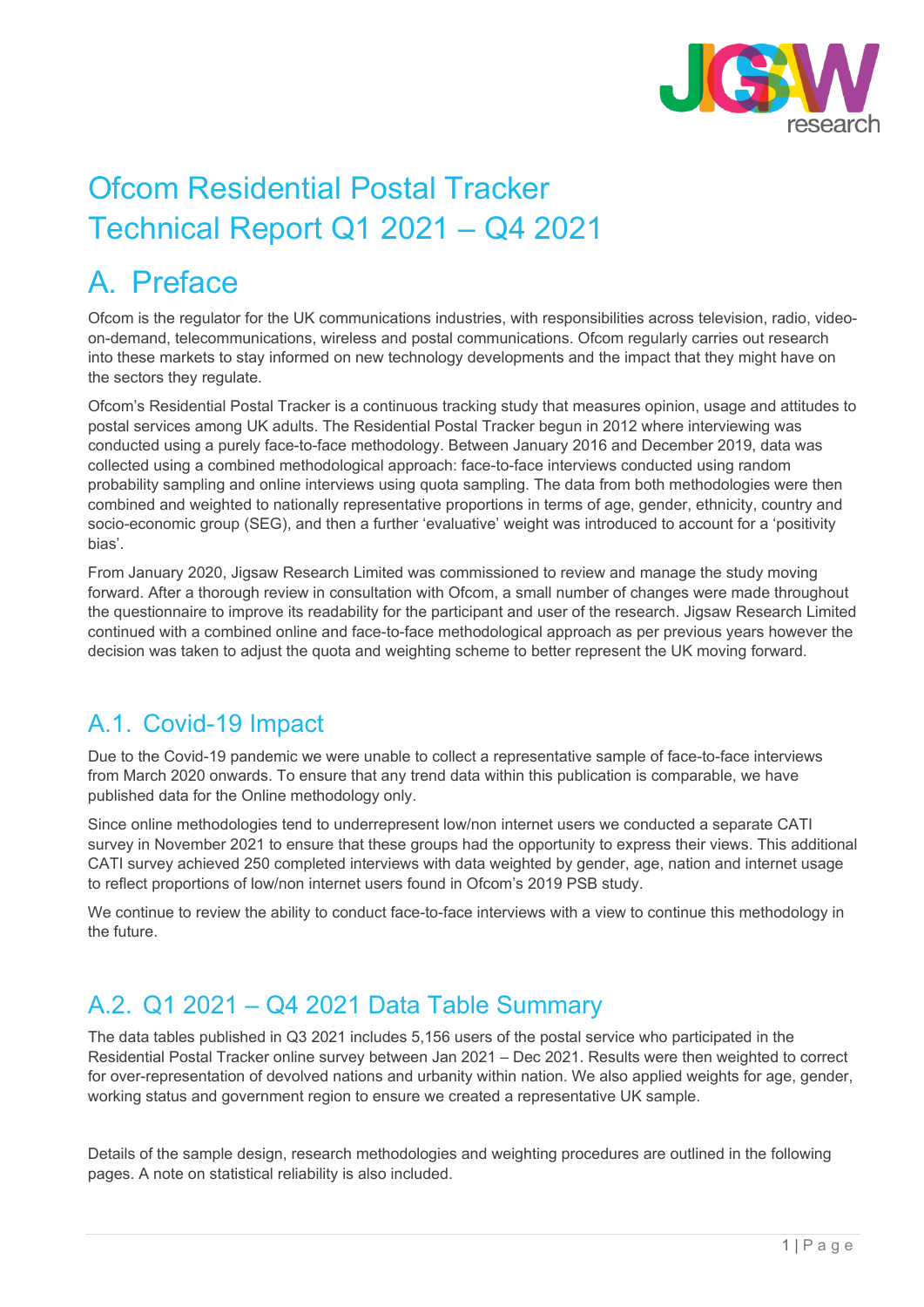

# B. Sample Design

### B.1. Online Interviewing

Jigsaw Research adopted a quota sample approach to online interviewing to ensure that the sample was representative of UK adults. Due to the continuous nature of the research, monthly targets are imposed to ensure a representative spread of interviews throughout the quarter. The sample frame was developed at a UK level covering the following key subgroups:

- Gender
- Age (16-24, 25-44, 45-64, 65-74, 75+)
- Socio-economic group (AB/C1/C2/DE)
- Gov Region

Additional targets were applied for urbanity (Urban, Rural, Remote Rural) within Northern Ireland, Wales and Scotland but these were applied on a 'best efforts' basis as they are not as easily targetable through online panel sample.

Jigsaw Research also applied an additional target for Highlands and Islands of Scotland, again this was applied on a 'best efforts' basis.

|                                    | <b>Monthly target</b> | <b>Quarterly target</b> |
|------------------------------------|-----------------------|-------------------------|
| <b>Male</b>                        | 196                   | 588                     |
| <b>Female</b>                      | 204                   | 612                     |
| $16 - 24$ year olds                | 54                    | 162                     |
| 25-44 year olds                    | 129                   | 388                     |
| 45-64 year olds                    | 127                   | 382                     |
| 65-74 year olds                    | 49                    | 148                     |
| $75+$                              | 40                    | 121                     |
| AB                                 | 88                    | 264                     |
| C <sub>1</sub>                     | 124                   | 372                     |
| C <sub>2</sub>                     | 84                    | 252                     |
| <b>DE</b>                          | 104                   | 312                     |
| <b>North East</b>                  | 22                    | 67                      |
| <b>North West</b>                  | 22                    | 67                      |
| Yorks/Humberside                   | 22                    | 67                      |
| <b>East Mids</b>                   | 22                    | 67                      |
| <b>West Mids</b>                   | 22                    | 67                      |
| <b>East Anglia/East of England</b> | 22                    | 67                      |
| <b>London</b>                      | 22                    | 67                      |
| <b>South East</b>                  | 22                    | 67                      |
| <b>South West</b>                  | 22                    | 67                      |
| Northern Ireland - urban           | 22                    | 67                      |
| Northern Ireland - rural           | 14                    | 43                      |
| Northern Ireland - remote rural    | 17                    | 50                      |
| <b>Wales - urban</b>               | 22                    | 67                      |
| <b>Wales-rural</b>                 | 22                    | 67                      |
| <b>Wales-remote rural</b>          | 22                    | 67                      |
| Scotland - urban                   | 22                    | 67                      |
| <b>Scotland - Rural</b>            | 22                    | 67                      |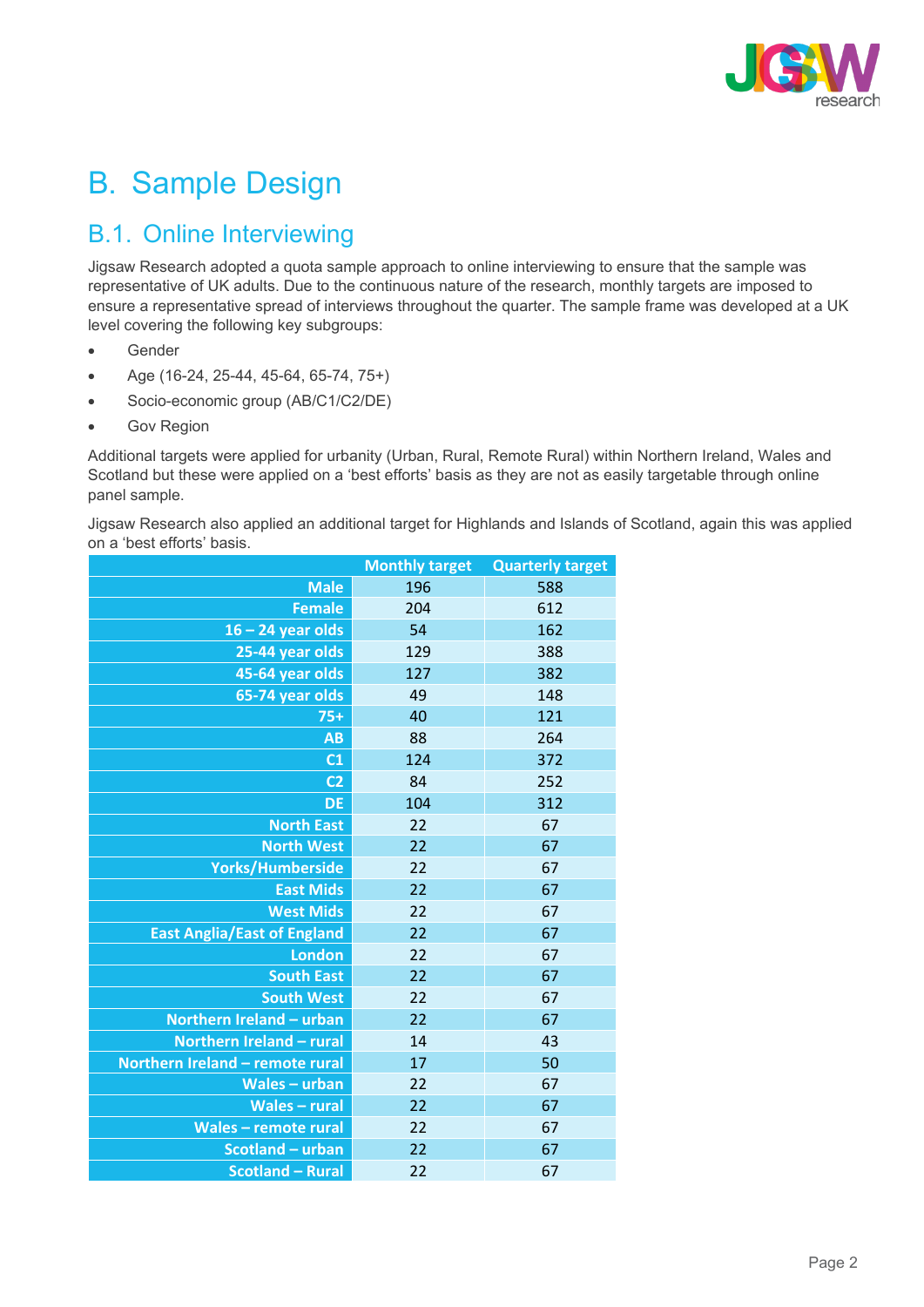

| Scotland - remote rural                    |    |    |
|--------------------------------------------|----|----|
| <b>Highlands &amp; Islands of Scotland</b> | 13 | 39 |

### B.2. Face to Face Interviewing<sup>[1](#page-2-0)</sup>

Jigsaw Research originally adopted a random location interviewing (RLI) approach to face to face interviewing alongside our online interviews. However, due to the Covid-19 pandemic fieldwork was stopped during March 2020. Ofcom continue to reassess the ability to return to face to face interviewing in the future.

<span id="page-2-0"></span><sup>&</sup>lt;sup>1</sup> Face to Face interviewing was paused due to the Covid-19 pandemic with this table set only referring to the online methodology.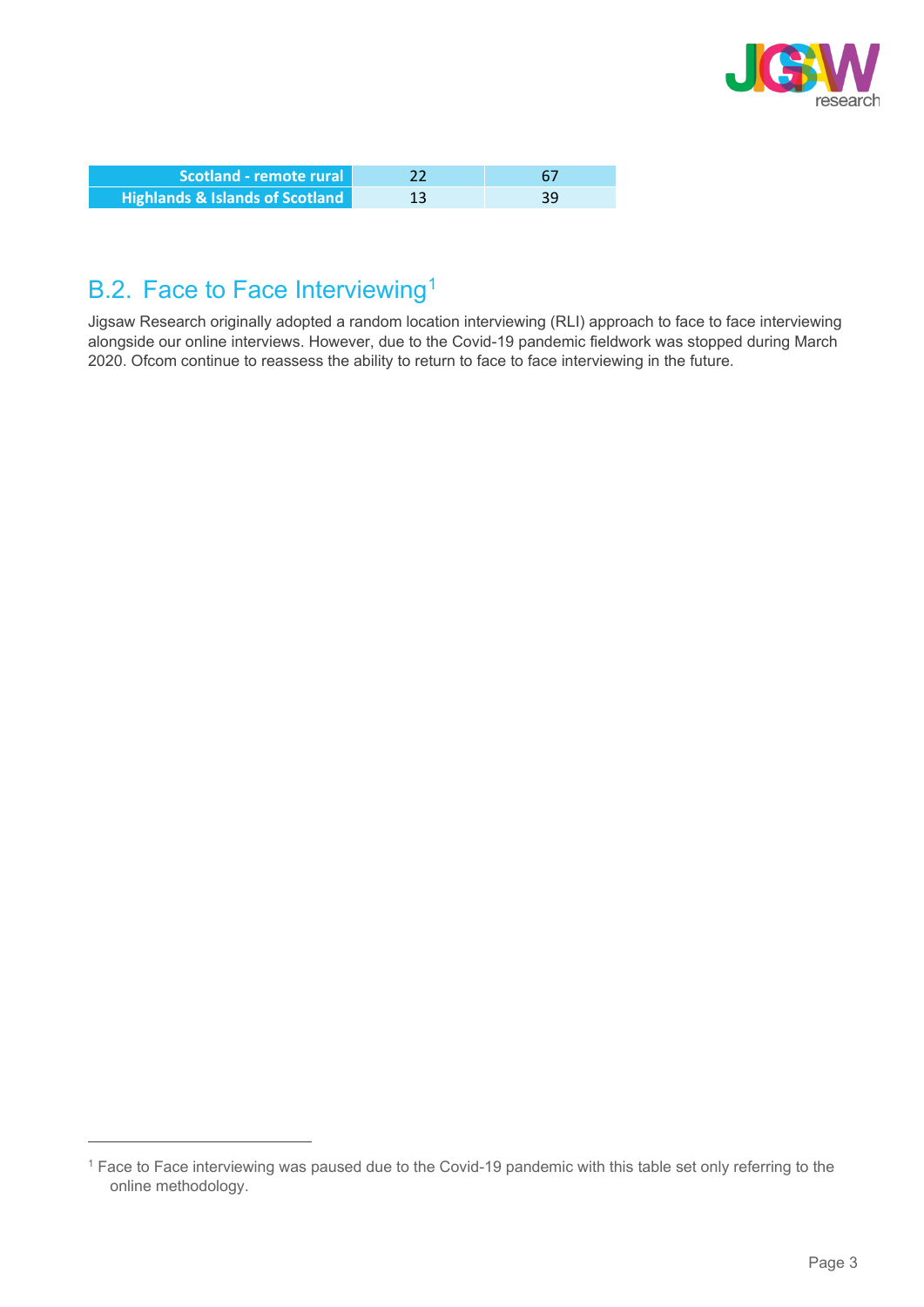

## C. Data Quality

Upon review of existing data prior to 2020, Jigsaw Research in combination with Ofcom implemented an additional data quality process (beyond survey speed checks and verbatim analysis) to ensure that participants had provided considered responses to the survey.

Questions of particular focus included:

- QD1 The volume of post sent
- QD4 The amount spent on sending post
- QE1 The volume of post received
- QF2 and QF3 The price of a 1<sup>st</sup> Class or  $2<sup>nd</sup>$  Class stamp

Upon review of data from these questions we developed rules that would identify participants who provided nonsensical or extreme answers. Namely these rules are:

- Providing too high a spend for no post being sent (spent over £20 in the last month but have not sent any post)
- Providing too low a spend for the amount of post being sent (spent under £1 but sent over 21 pieces of post, spent £1-£2 but sent over 31 pieces of post, spent £2-£4 but sent over 41 pieces of post, spent £4-£6 but sent over 51 pieces of post, spent £6-£40 but sent over 101 pieces of post, spent £40-£50 but sent over 200 pieces of post)
- Received more than 200 pieces of post in the last week
- Provided a 1<sup>st</sup> class price less than a 2<sup>nd</sup> class price AND provided an outlier answer of over £5 for either 1<sup>st</sup> or 2<sup>nd</sup> class

This set of rules removed 1.5% of the total data provided to date *(roughly c.20 people per quarter of data)*. These rules have now been applied to all historic data and will be actioned for future quarters of data.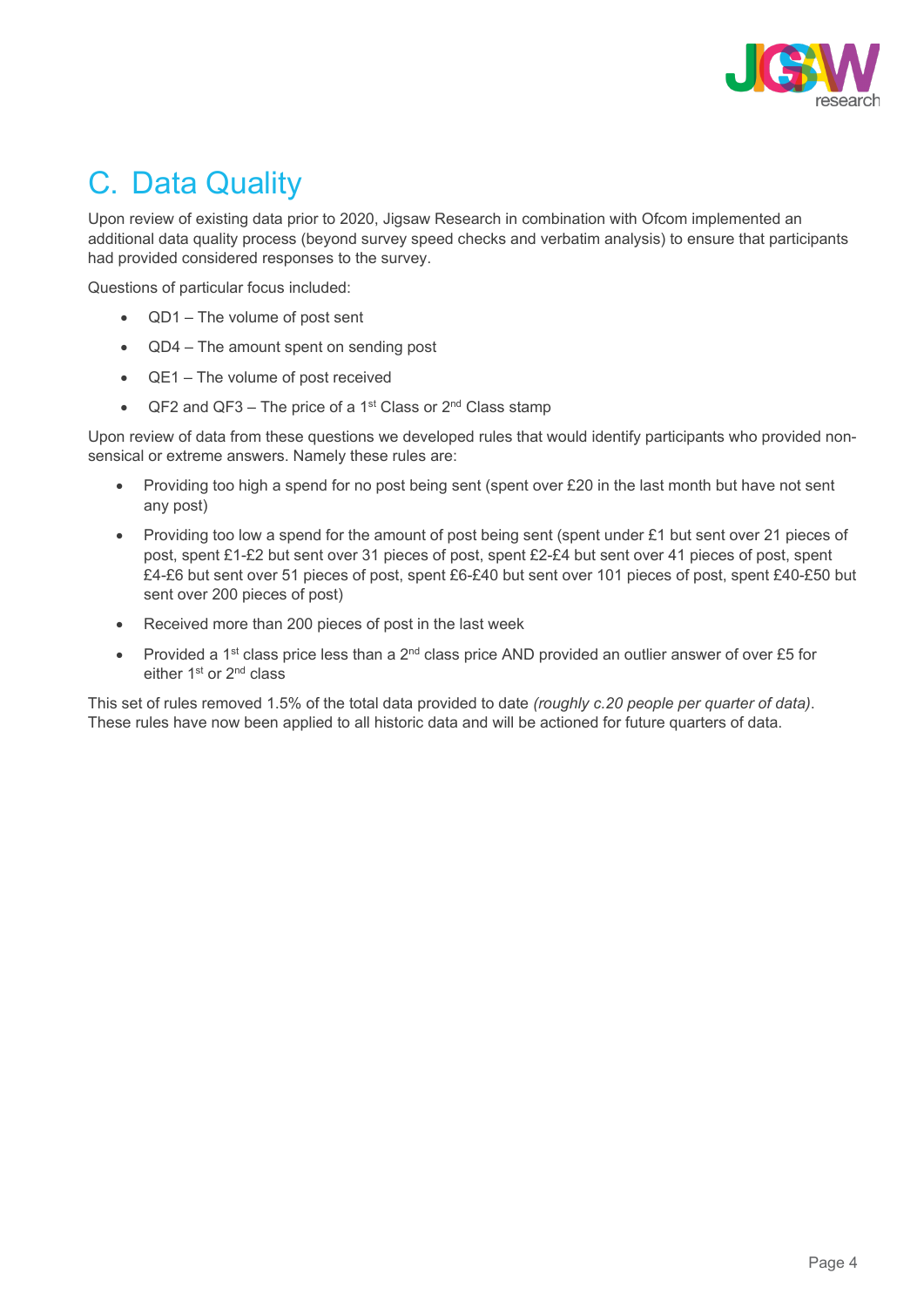

## D. Weighting

At the analysis stage, data is rolled up into 4 quarters of the year. Both online and offline (Face to Face) methodologies are combined into one dataset. We then conduct weighting to correct for skews in regions and where we have set specific quota targets, aligning the data to the known UK profile. With a combined online and offline dataset we were able to develop a detailed interlocked weighting scheme with interlocked gender and age within nation. For this dataset we only have an online sample and applying this detailed interlocking scheme resulted in very high weighting coefficients. Therefore, we have removed the conditions of interlocked gender and age within nation but seek to return to this method when face to face interviewing resumes.

### D.1. Demographic weights

The data was weighted within each nation by gender and urbanity. We also include weights for age, region and working status at a total UK level. Rim weights were applied using targets from the 2011 Census, UK Geographics measure of Urbanity and the Labour Force Survey.

| Category                |                   | N <sub>1</sub><br>England |                   | <b>Wales</b> |                   | Scotland |                   |          |
|-------------------------|-------------------|---------------------------|-------------------|--------------|-------------------|----------|-------------------|----------|
|                         | <b>Unweighted</b> | Weighted                  | <b>Unweighted</b> | Weighted     | <b>Unweighted</b> | Weighted | <b>Unweighted</b> | Weighted |
| <b>Male</b>             | 50%               | 49%                       | 42%               | 47%          | 47%               | 49%      | 47%               | 48%      |
| Female                  | 50%               | 51%                       | 58%               | 50%          | 53%               | 51%      | 53%               | 52%      |
| Gender not<br>specified | 0.3%              | 0.3%                      | 0.6%              | 2.1%         | 0.1%              | $0\%$    | $0\%$             | $0\%$    |
|                         |                   |                           |                   |              |                   |          |                   |          |
| <b>Urban</b>            | 86%               | 87%                       | 54%               | 69%          | 36%               | 75%      | 42%               | 82%      |
| <b>Rural</b>            | 14%               | 13%                       | 46%               | 31%          | 64%               | 25%      | 58%               | 18%      |

The initial unweighted sample and the weighted sample profiles are illustrated below:

| <b>Category</b>             | <b>UK</b>  |          |  |
|-----------------------------|------------|----------|--|
|                             | Unweighted | Weighted |  |
| $16 - 24$                   | 12%        | 13%      |  |
| 25-44                       | 31%        | 33%      |  |
| 45-64                       | 33%        | 32%      |  |
| $65 - 74$                   | 14%        | 12%      |  |
| $75+$                       | 10%        | 10%      |  |
|                             |            |          |  |
| <b>North East</b>           | 5%         | 4%       |  |
| <b>North West</b>           | 6%         | 11%      |  |
| <b>Yorkshire/Humberside</b> | 5%         | 8%       |  |
| <b>East Midlands</b>        | 5%         | 7%       |  |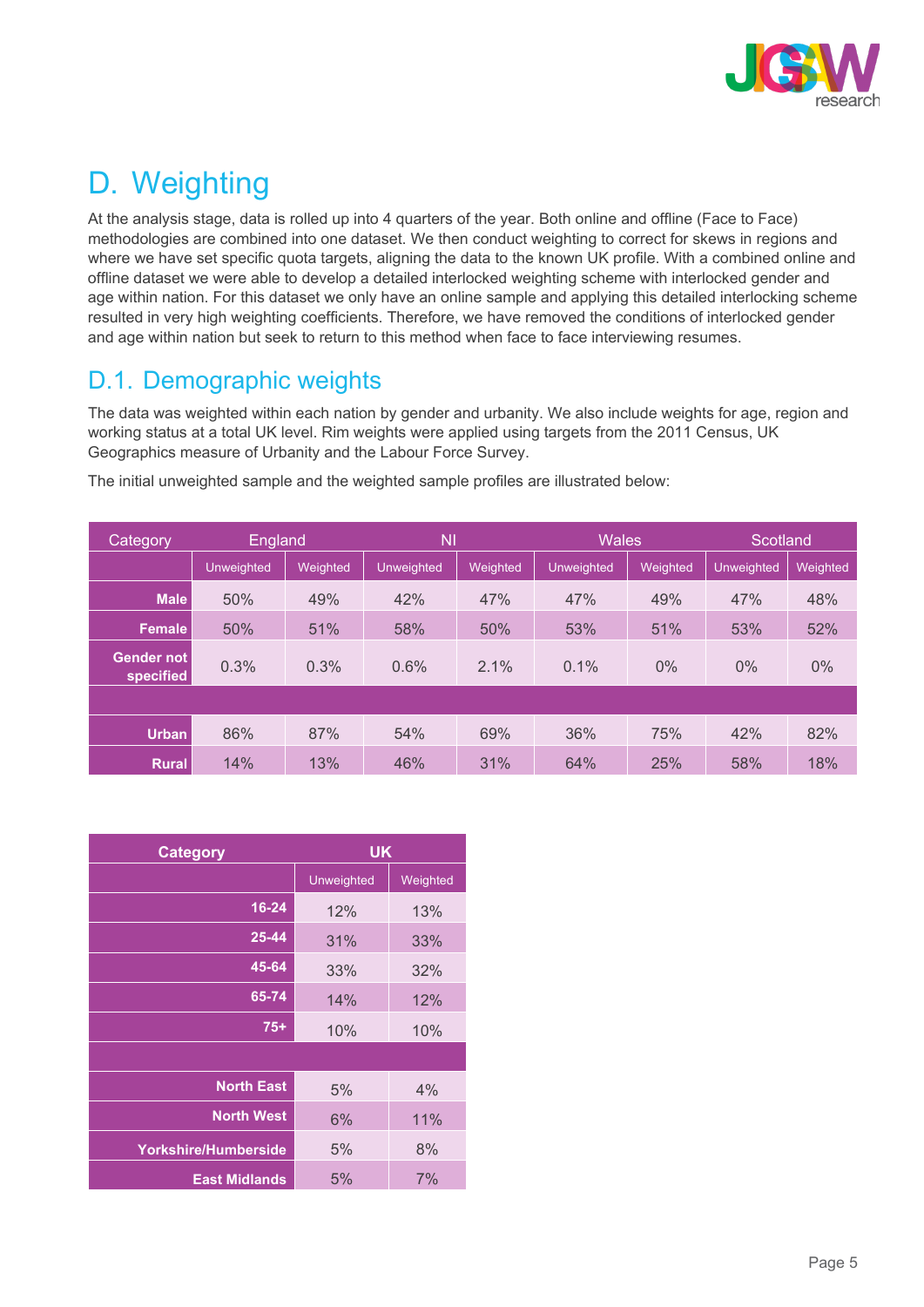

| 6%  | 9%  |
|-----|-----|
| 5%  | 9%  |
| 6%  | 13% |
| 6%  | 14% |
| 6%  | 9%  |
| 21% | 8%  |
| 17% | 5%  |
| 12% | 3%  |
|     |     |
| 50% | 59% |
| 48% | 39% |
|     |     |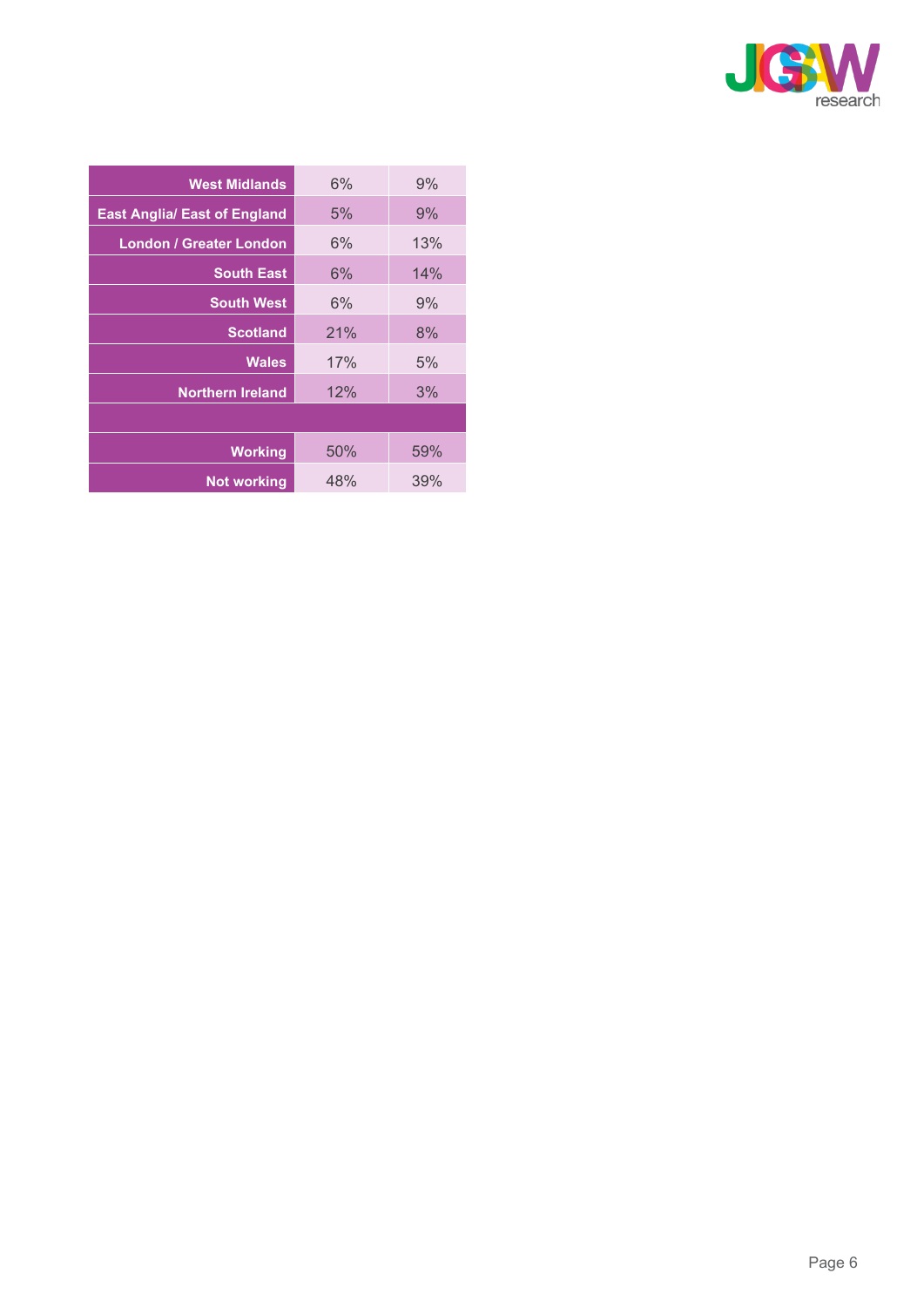

# E. Statistical reliability and significance

### E.1. Effective sample size

This section details the variation between the sample results and the "true" values, or the findings that would have been obtained with a census approach. The confidence with which we can make this prediction is usually chosen to be 95%: that is, the chances are 95 in 100 that the "true" values will fall within a specified range. However, as the sample is weighted, we need to use the effective sample size (ESS) rather than actual sample size to judge the accuracy of results.

| <b>Category</b> | <b>Sub-group</b> |      | <b>Effective sample size</b><br>(ESS) |  |
|-----------------|------------------|------|---------------------------------------|--|
|                 | England          | 2558 | 2137                                  |  |
|                 | Scotland         | 1078 | 453                                   |  |
| <b>Nation</b>   | Wales            | 877  | 368                                   |  |
|                 | Northern Ireland | 643  | 365                                   |  |
|                 |                  |      |                                       |  |
|                 | Male             | 2461 | 1391                                  |  |
| <b>Gender</b>   | Female           | 2683 | 1432                                  |  |
|                 |                  |      |                                       |  |
|                 | $16 - 24$        | 629  | 383                                   |  |
|                 | 25-34            | 621  | 370                                   |  |
|                 | 35-44            | 982  | 599                                   |  |
| Age             | 45-54            | 684  | 366                                   |  |
|                 | 55-64            | 1024 | 523                                   |  |
|                 | 65-74            | 724  | 309                                   |  |
|                 | $75+$            | 492  | 294                                   |  |
|                 |                  |      |                                       |  |
|                 | AB               | 1296 | 569                                   |  |
|                 | C <sub>1</sub>   | 1593 | 924                                   |  |
| <b>SEG</b>      | C <sub>2</sub>   | 1002 | 590                                   |  |
|                 | DE               | 1265 | 757                                   |  |

The following table compares ESS and actual samples for some of the main analysis groups: